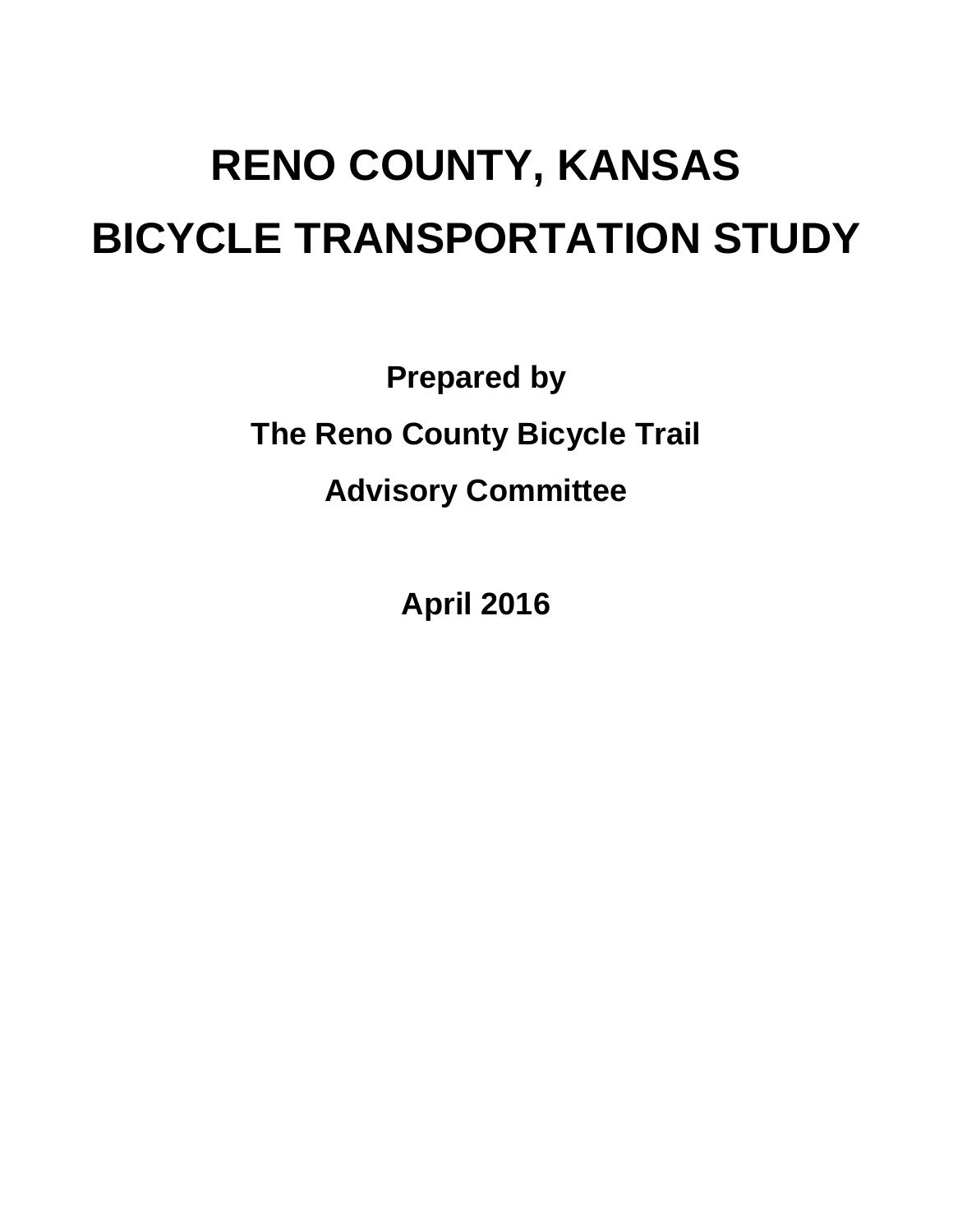# **Table of Contents**

| Table 1 – Phase 1 Reno County Rideable Bike Route Descriptions 11 |  |
|-------------------------------------------------------------------|--|
|                                                                   |  |
|                                                                   |  |
|                                                                   |  |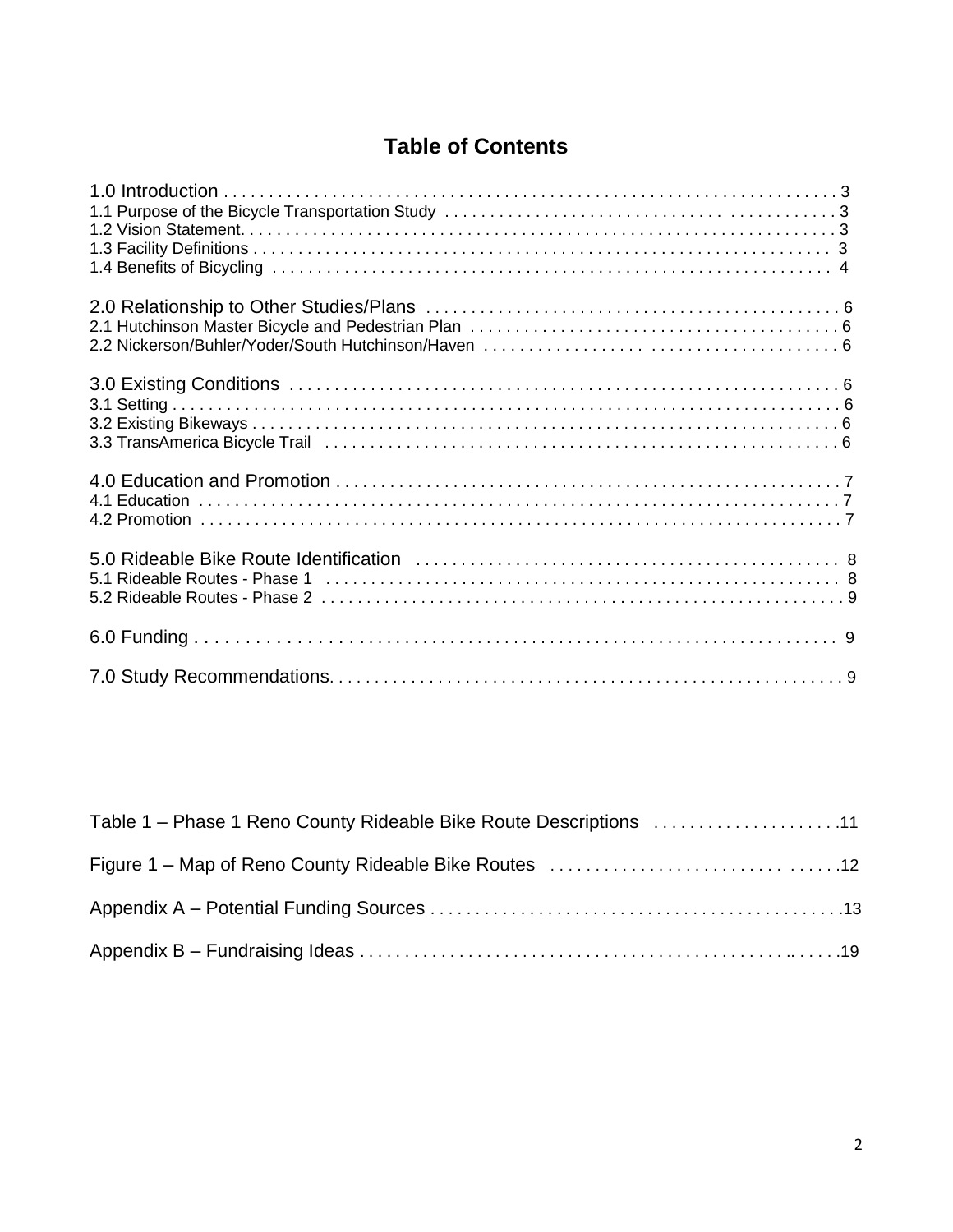## 1.0 Introduction

## 1.1 Purpose of the Bicycle Transportation Study

In September of 2014, the Reno County Commission asked the county bicycling community and county officials to work together and prepare a study to identify rideable bicycle routes throughout the county. The Reno County Planning Commission was tasked to establish a committee to develop a Bicycle Transportation Study (the Study). In response, the Reno County Bicycle Trails Advisory Committee (the Committee) was formed to take on the task. The goal of the study is to promote cycling as an activity that is an enjoyable, healthy, and safe endeavor for the citizens of the County. This study is to be incorporated into the Reno County Comprehensive Plan due to be updated in 2017.

The Committee wants to encourage more bicycle ridership within the County by creating a bikeway network, identifying primary rideable routes, providing for local and regional connectivity, and encouraging residents to bicycle more often. We envision the study to be a living document that can be expanded to include more detailed data on routes and facilities.

This study serves as a document to guide the development and maintenance of a bicycle network, support facilities, and address related issues such as planning, community involvement, utilization of existing resources, facility design, multi-modal integration, safety and education, and implementation.

## 1.2 Vision Statement

The vision statement for the Reno County Bicycle Trails Advisory Committee is:

*"Develop a plan that promotes cycling as an enjoyable and healthy mode of transportation in Reno County through the identification of routes, marketing, public education, and mapping while promoting safety and consultation on potential improvements to the infrastructure."*

# 1.3 Facility Definitions

**Bicycle Facilities** – Bicycle infrastructure, including bike lanes, bike paths, and bike routes. Also includes amenities such as access to water, restrooms, shelter and bike racks. Facilities could also include amenities such as tire air stations and bike repair stations.

**Bicycle Lanes** – Bike lanes are a separate lane space within a roadway, designated for exclusive use by bicycles through signing and pavement stencils.

**Bicycle Paths** – Bicycle paths are a shared use trail, usually hard-surfaced, which accommodates bicyclists, pedestrians, and other users including runners, skaters, and other non-motorized modes of transportation. In some circumstances these may be adjacent to streets or rights-of-way, but most often are separated from motor vehicle right-of-way.

**Bicycle Route** – A roadway that is designated for shared bicycle and motor vehicle use by placement of bike route signs along the roadway. Note that bicyclists are legally permitted to ride on all roadways in Reno County, whether they are designated as bike routes or not, unless expressly prohibited.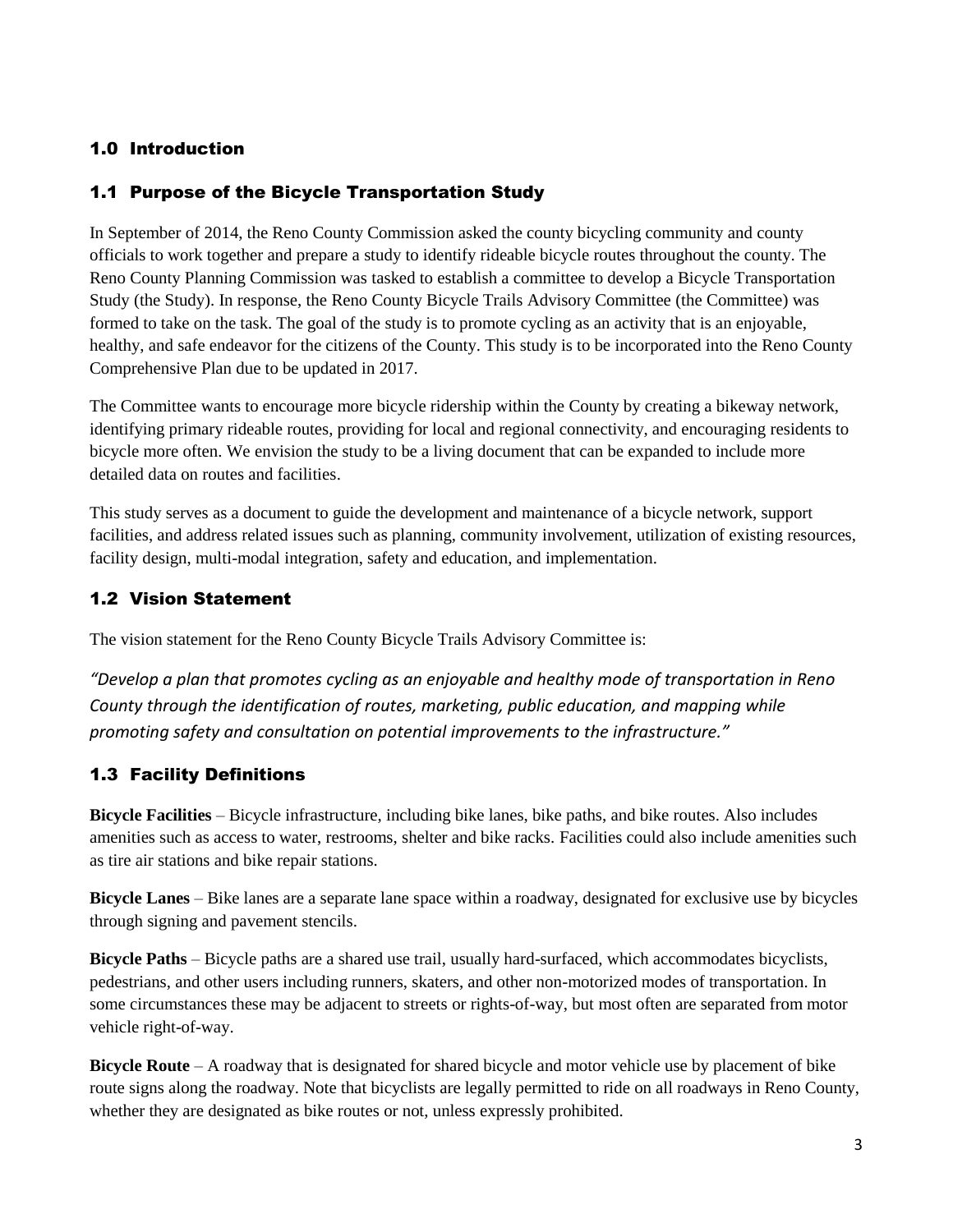**Paved Shoulder** – These facilities are an 8'-10'wide paved shoulder, usually on a rural roadway. These are recommended to be signed as bike routes, and can accommodate recreational, commuter, and inter-regional riders.

**Route Signing** – Route signs may be placed on streets or roadways where cyclists travel for directness or necessity. These signs can be information signs to guide cyclists, as well as "awareness" signs to alert motorists to the probable presence of bicycle riders.

**Shared Roadways** – These facilities are a roadway which is open to both bicycle and motor vehicle travel. There are no specific bicycle standards for most shared roadways; they are simply existing local urban or rural roads and highways.

## 1.4 Benefits of Bicycling

Walking and bicycling are key components of vibrant, livable, healthy communities and are an integral part of a complete transportation system. These active transportation modes assist in reducing traffic congestion, air pollution and energy consumption, while also helping to improve the health and quality of life of residents and communities. The League of American Bicyclists states: "Bicycling is an indicator of a high quality of life". It is this high quality of life that many communities are seeking to achieve in order to attract businesses and residents. A more bicycle-friendly county will contribute greatly in achieving these benefits.

## 1.4.1 Environmental Benefits

Replacing vehicular trips with bicycle trips has a measurable impact on reducing human-generated greenhouse gases (GHGs) in the atmosphere that contribute to climate change. Fewer vehicle trips and vehicle miles traveled (VMT) translate into fewer mobile source pollutants released into the air, such as carbon dioxide, nitrogen oxides, and hydrocarbons. A NASA analysis found that motor vehicles are the greatest contributor to atmospheric warming because they release pollutants and GHGs that promote warming, while emitting few aerosols that counteract it.<sup>1</sup> Providing for transportation options that reduce VMT is an important component of decreasing GHG emissions and improving air quality. A reduction in carbon dioxide emissions through an increase in biking and walking for transportation has greater health benefits for a population than from the increased use of lower-emission motor vehicles.<sup>2</sup>

# 1.4.2 Public Health Benefits

 $\ddot{\phantom{a}}$ 

Public health professionals have become increasingly aware that the impacts of automobiles on public health extend far beyond asthma and other respiratory conditions caused by air pollution. There is also a deeper understanding of the connection between the lack of physical activity resulting from auto-oriented road designs and various health-related problems, such as obesity and other chronic diseases. Although diet and genetic predisposition contribute to these conditions, physical inactivity is now widely understood to play a significant role in the most common chronic diseases in the United States, including heart disease, stroke, and diabetes. Countries with the highest levels of cycling and walking generally have the lowest obesity rates.<sup>3</sup> The Centers

<sup>1</sup> *NASA, 2010* - *Road Transportation Emerges as Key Driver of Warming*

<sup>2</sup> *Woodcock, J., et al., 2009* - *"Public health benefits of strategies to reduce greenhouse-gas emissions: urban land transport," Lancet, 374, 1930-43*

<sup>3</sup> *Bassett, Jr., et al., 2008* - *Walking, cycling, and obesity rates in Europe, North America, and Australia, Journal of Physical Activity and Health, 5, 795-814*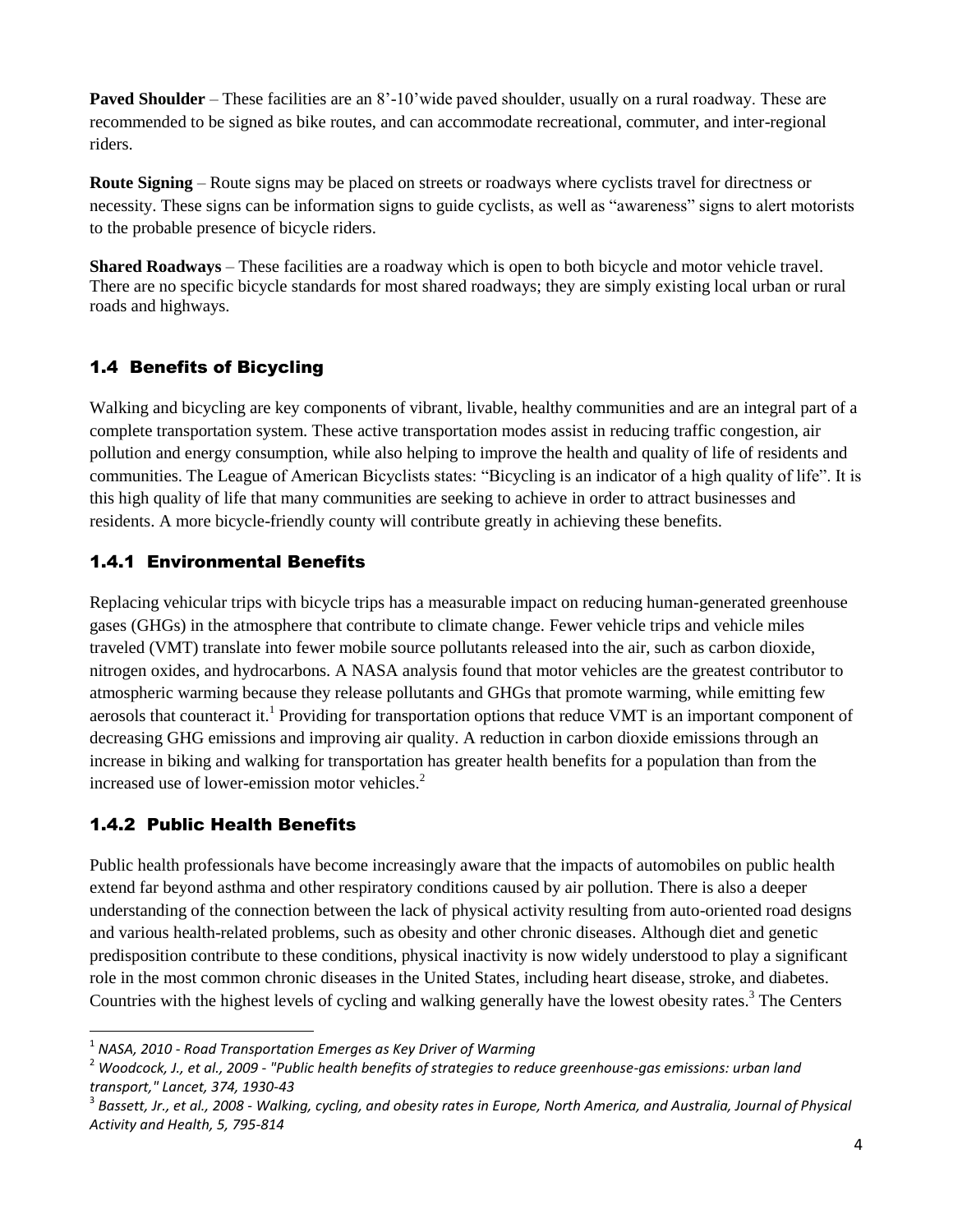for Disease Control and Prevention suggests designing local streets and roadways in a way that is safe for all users, including bicyclists.<sup>4</sup> Creating bicycle-friendly communities is one of several effective ways to encourage active lifestyles, ideally resulting in a higher proportion of the County's residents achieving recommended physical activity levels.

## 1.4.3 Economic Benefits

Bicycling is economically advantageous to individuals and communities. A 2014 report by the Victoria Transport Policy Institute stated that households in automobile-dependent communities devote 50% more (an average of \$3,000 extra) to transportation than households in communities that have better bike and pedestrian facilities.<sup>5</sup> Cost savings associated with bicycle travel expenses are also accompanied by potential savings in health care costs. On a community scale, bicycle infrastructure helps local businesses, which improves the economic viability of the community.<sup>6</sup> Projects are also generally far less expensive than automobile-related infrastructure.

# 1.4.4 Community and Quality of Life Benefits

Fostering an environment where bicycling is accepted and encouraged increases a community's livability from a number of perspectives that are often difficult to measure but nevertheless important. Improving the built environment to increase bicycling and/or walking, increases safety, accessibility, health promotion, the environment, community connections, and economic growth; all of which impact quality of life.<sup>7</sup> People living in communities with built environments that promote bicycling and pedestrian travel tend to be more socially active, civically engaged, and are more likely to know their neighbors. The aesthetic quality of a community/county improves when facilities are created that enable people of all ages to recreate and commute in a safe, efficient and accessible manner.

# 1.4.5 Safety Benefits

Conflicts between bicyclist and motorists result from poor riding and/or driving behavior as well as insufficient or ineffective facility design. Encouraging development and redevelopment in which bicycle travel is fostered improves the overall safety of the roadway environment for all users. Feeling unsafe or threatened may prevent people from bicycling either for the purpose of commuting, or for recreation.<sup>8</sup> Well-designed bicycle facilities improve security for current cyclists and also encourage more people to bike, which in turn further improve bicycle safety. Providing information and educational opportunities about safe and lawful interactions between bicyclists and other roadway users also improves safety.

 4 National Center for Disease prevention and Health Promotion, Division of Nutrition, Physical Activity and Obesity Prevention. (2013, August). More People Walk to Better Health. Retrieved September 2015, from Centers for Disease Control and Prevention: http://www.cdc.gov/vitalsigns/walking/index.html

<sup>5</sup> Litman, T. (2014). *Economic Value of Walkability*. Victoria Transport Policy Institute.

<sup>6</sup> Advocacy Briefs (2014). Bicycle Retailer & Industry News, 23 (2), 23

<sup>&</sup>lt;sup>7</sup> Public Health Law Center (2015). Policy Options for Local Governments in Kansas: Increasing Walking & Bicycling

 $^8$  (2008) National Survey of Bicyclists and Pedestrian Attitudes and Behavior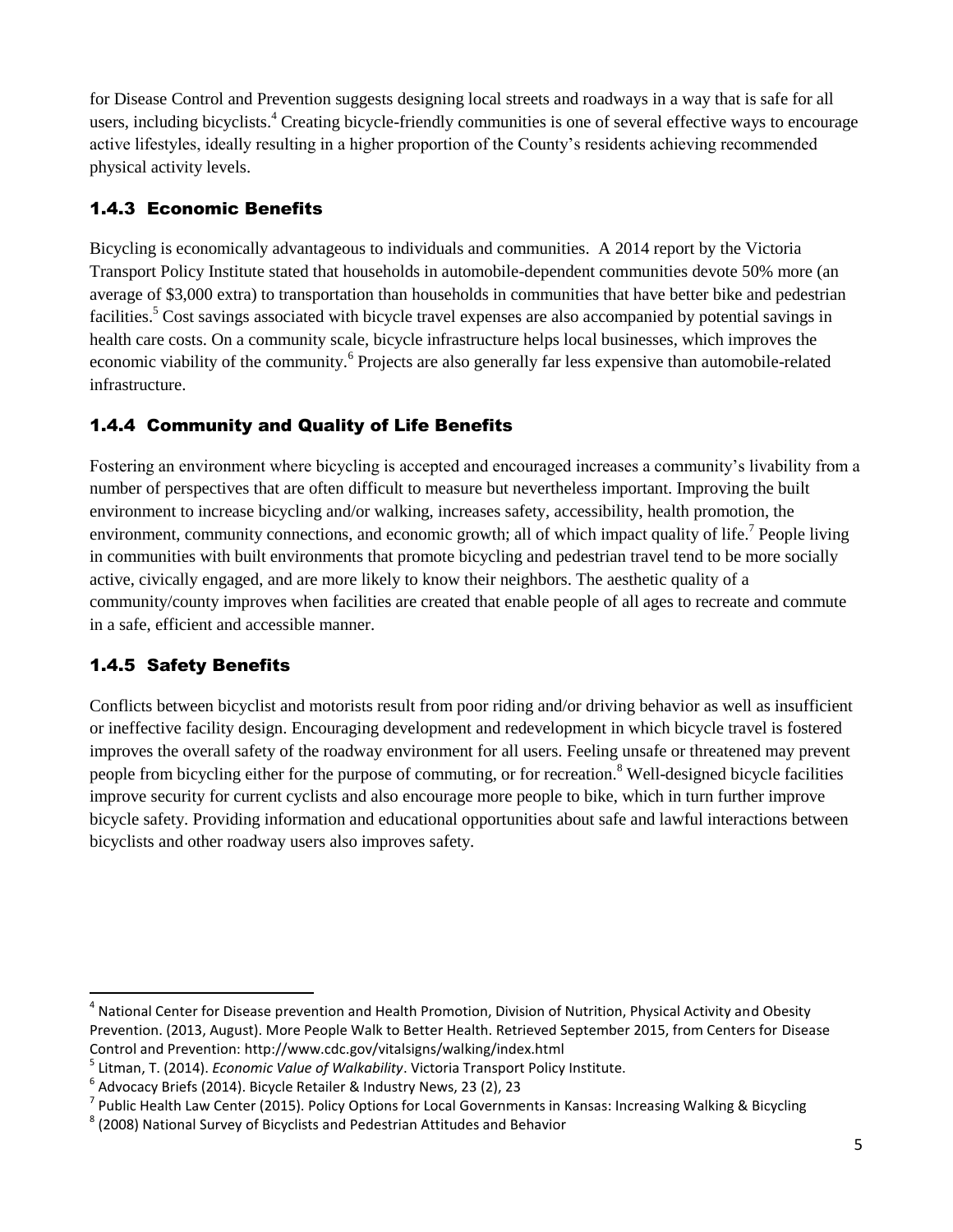## 2.0 Relationship to Other Studies/Plans

The Reno County Bicycle Transportation Study must be coordinated with existing and future bicycle plans in all county communities, especially those which are destinations for the proposed bike routes. Since the initial version of the study will focus on rideable routes from Hutchinson to nearby cities, community leaders and bicycle enthusiasts in those cities should be engaged to help coordinate existing or proposed routes and facilities.

## 2.1 Hutchinson Master Bicycle and Pedestrian Plan

The Hutchinson City Council passed its' Master Bicycle and Pedestrian Plan on October 7, 2014. Future versions of the county bike study should be coordinated with the latest Hutchinson Master Bicycle and Pedestrian plan in order to take advantage of the latest routes and facilities.

## 2.2 Nickerson/ Buhler/Yoder/South Hutchinson/Haven

At the time this study was created, it had not been determined if surrounding communities have developed local bicycle plans or studies. The Committee recommends that a research effort be initiated to review and coordinate all such local plans.

# 3.0 Existing Conditions

## 3.1 Setting

Geographically, Reno County is the third largest county in Kansas, with Hutchinson being the county seat. Reno County has 600 miles of paved county roads. A majority of these roads are suitable for bicycle traffic but, with one exception, are not signed or marked for bicycles. Most of these roads do not have a paved shoulder and are not currently wide enough to permit the establishment of a bike lane.

The scope of Phase 1of this study seeks to identify rideable routes from Hutchinson to nearby communities and to recommend they be designated and signed as official bike routes. In the future, this study should be updated and expanded to include extensions to other communities/destinations in the county.

## 3.2 Existing Bikeways

Reno County currently has no official bike routes. The only section of county road marked with signs designating a shared roadway is a stretch of Old K-61 Highway North between East 43<sup>rd</sup> Avenue in Hutchinson and East  $82<sup>nd</sup>$  Avenue in Medora.

# 3.3 TransAmerica Bicycle Trail

In May of 2015, the Reno County Commissioners signed a Resolution of Support for formal designation of US Bike Route 76 (USBR76) through Reno County. USBR 76 is more commonly known as the TransAmerica Bicycle Trail. The designation process was supported by the Kansas Department of Transportation (KDOT) and KanBikeWalk. Plans call for eventual official designation of this trail all the way from Virginia to the west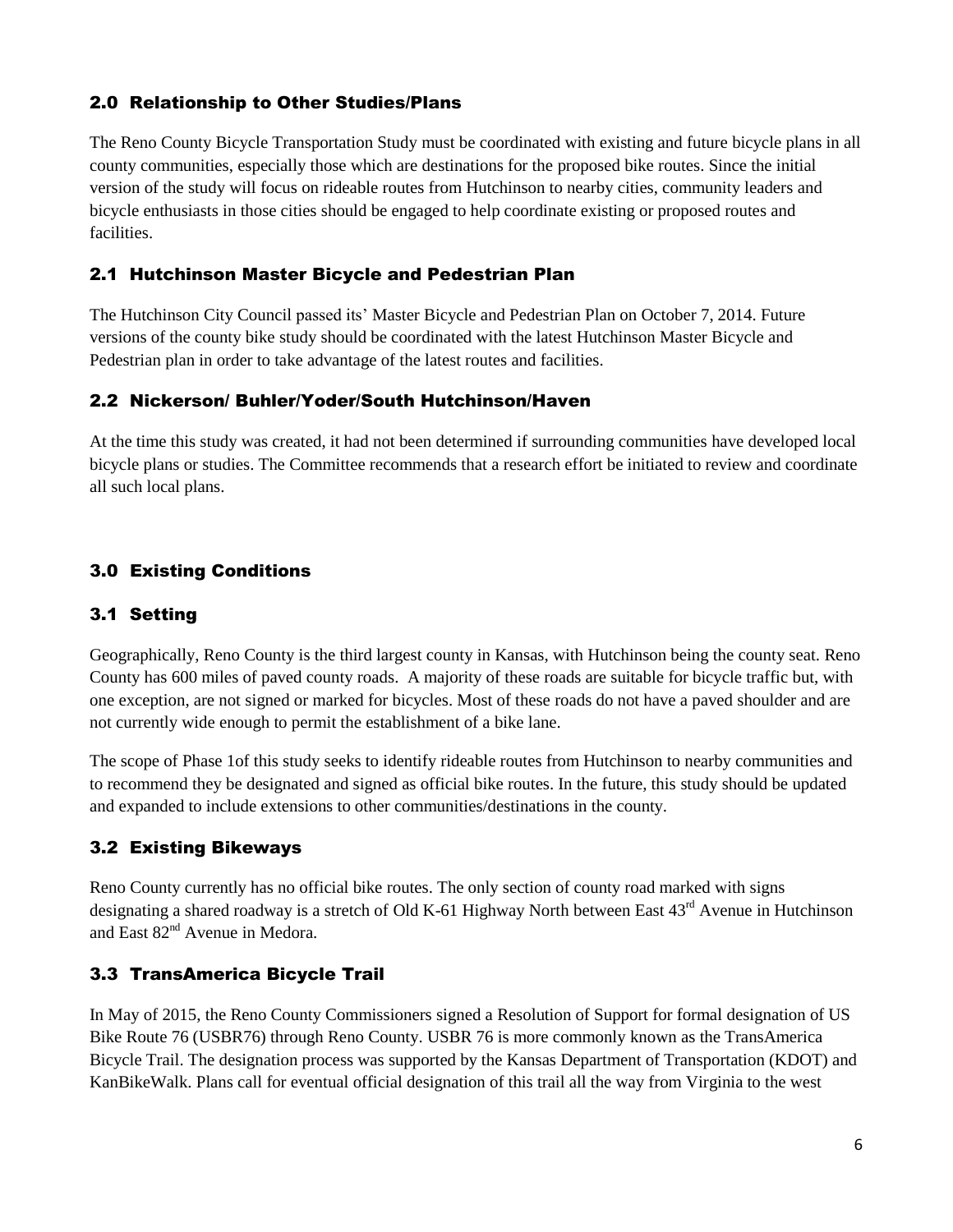coast. With official recognition of the entire route through Kansas, state and local tourism bureaus, KDOT, and groups such as Adventure Cycling will be able to jointly market the route to the traveling public.

Reno County's portion of USBR76 begins on West 95<sup>th</sup> Ave, travels through Nickerson, continues on East 82<sup>nd</sup> Avenue to Plum Street, north on Plum Street to East 95<sup>th</sup> Ave, continues east to Medora, then continues on East  $82<sup>nd</sup>$  Avenue to Buhler and then exits the county.

The designation of USBR 76 through Reno County did not require a financial commitment. However, the Committee recommends this route be marked with signs at appropriate intervals when possible. An estimate of the number of signs required and subsequent cost, was provided by the Public Works Department as part of the information provided to commissioners when the designation request was presented.

# 4.0 Education and Promotion

A safe and well-connected bicycle network is an important component of a positive environment for bicycling. Providing education is also an integral part of a successful bicycle network that creates a safer, more predictable environment for all transportation users.

# 4.1 Education

Just as we provide training for drivers of motor vehicles, we must provide information for bicyclists to safely operate their vehicles. Education and training increase confidence which translates to a greater number of individuals choosing to ride a bicycle. Bicyclists and motorists alike must be educated about the rights and responsibilities of bicyclists as well as how to safely share the road.

**Education** is more than instruction on how to ride a bicycle and share the road. Information on the bicycle system is also important. Helping bicyclists find bicycle routes, parking, and other facilities could alleviate many apprehensions about bicycling in the county. Encouragement to choose bicycling as a mode of transportation comes from education and promotional programs. **Promotion** is a form of education that increases awareness of the benefits of bicycling. The two go hand-in hand, however, the distinction between education and promotion is that education focuses on increasing safety and bicycle use through skill building and information on the laws of bicycling, while promotion focuses on attracting people to the benefits of bicycling through activities as well as marketing and advertising.

Public investment in safer bicycle facilities cannot prevent all of the accidents that result from inadequate bicycling skills. Bicycle lanes cannot replace bicycle education and awareness for all roadway users. Programs should be developed to educate and train adults and children on the proper use of bicycles in traffic and how to operate a motor vehicle when bicycles are present. Most bicycle experts agree that training in bicycle riding reduces accidents, encourages greater ridership, and makes bicycling safer for bicyclists, pedestrians, and motorists.

# 4.2 Promotion

An important component of promotion is to inform the public of local bicycle events. This includes events such as those associated with National Bike Month in May and organized group rides like those sponsored by the Hutchinson Vitality Team. A recommended method of spreading this information, including route descriptions and maps, is to develop a tab on the County's website with links to bicycling activities and news.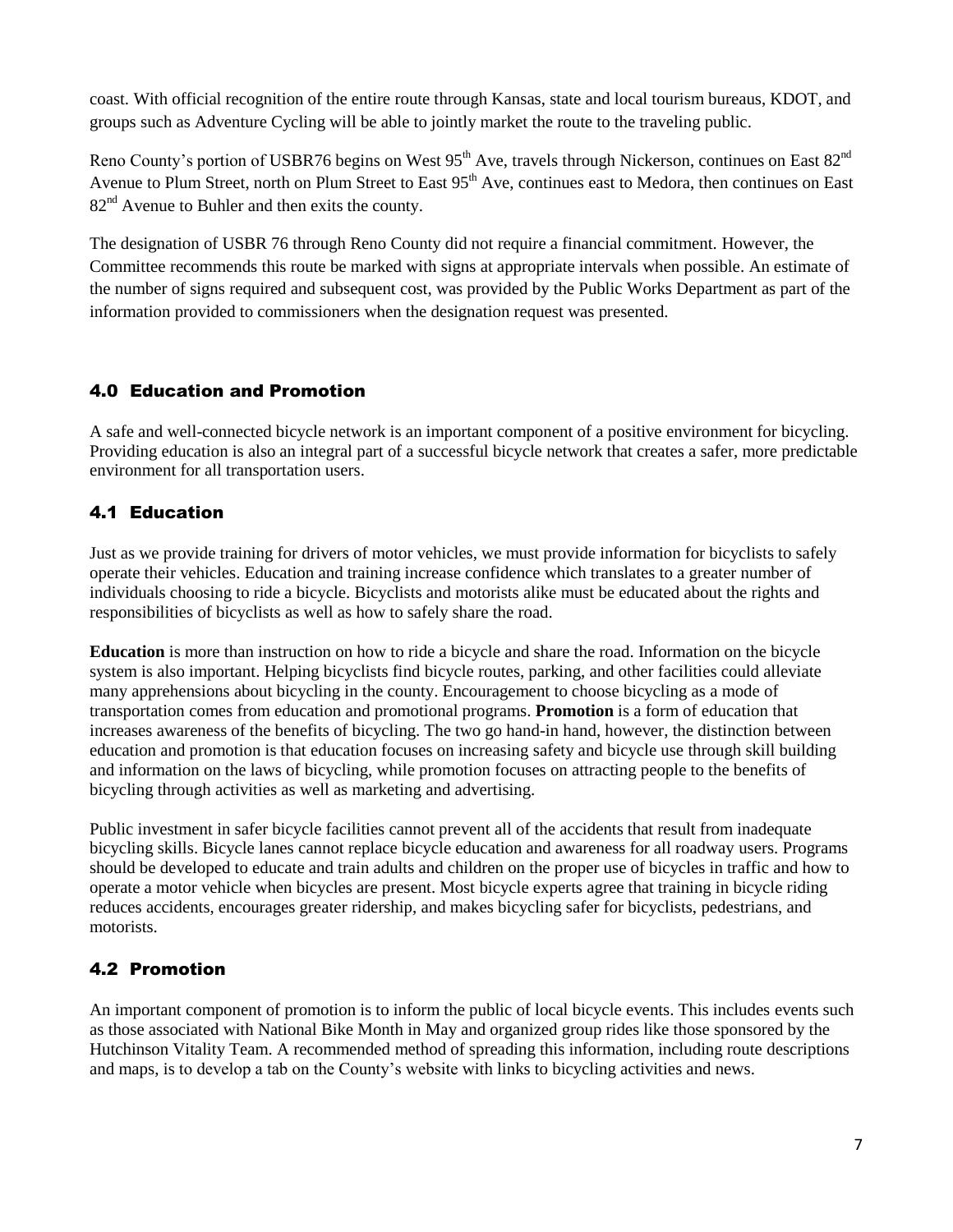The Committee recommends developing a joint Hutchinson/Reno County bike route brochure, featuring the routes identified in this plan. This brochure will be printed and made available to promote and encourage use of the routes by local cyclists and visitors to Reno County. The brochures will also feature educational information on safe riding practices and other biking resources. A web-based version of the brochure will also be produced.

As a marketing strategy, the brochures will be distributed in communities throughout Reno County. They will also be made available and promoted on appropriate websites such as the City of Hutchinson webpage, the Bike Walk Hutch webpage, etc. Relevant organizations will also be asked to promote the brochure through social media.

Eventually, the Committee would like to make available interpretive information about the natural and cultural history of the areas and communities along the routes. This would also create opportunities for local communities to promote any bicycle friendly amenities they may provide.

## 5.0 Rideable Route Identification

The Committee has identified five routes for Phase 1 of the Bicycle Transportation Study. All the routes begin at public parking lots or parks where parking and other facilities are available and follow paved roads to nearby communities/destinations. Detailed information on the routes, distances, traffic, road surface, etc., is provided in Table 1. A Reno County map highlighting the routes is provided in Figure 1.

## 5.1 Rideable Routes - Phase 1

The Committee recommends the following routes be signed as bicycle routes and that information signs be provided for cyclists indicating directions and distance to the respective destinations.

# 5.1.1 Route 1 – Hutchinson to Yoder

The starting point for Route 1 is the Strataca Museum parking lot at 3650 East Avenue G. The route follows South Yoder Road south to Yoder; West on Red Rock Road to Yoder City Center. There is a shelter building with restrooms, water, and picnic tables.

# 5.1.2 Route 2 – Hutchinson to Buhler

The starting point for Route 2 is Rivers Banks Orchard Park on East 43<sup>rd</sup> Avenue. The route follows 43<sup>rd</sup> Avenue east to Old K61 Highway North; north to Medora; east on East 82<sup>nd</sup> Avenue to Buhler; south on Main Street to Curtis Street; east on Curtis Street to Wheatland Park. Restrooms and water are available. The Buhler business district is located on South Main Street.

# 5.1.3 Route 3 – Hutchinson to Highlands Golf Course

The starting point for Route 3 is the Vitality Trail parking lot on North Plum Street. The route follows North Plum north to East  $82^{nd}$  Avenue; west on East  $82^{nd}$  Avenue to North Monroe Street; north on North Monroe Street to the Highlands Subdivision/Golf Course; west on Crazy Horse Road to Snokomo Road; north on Snokomo Road which loops around the golf course and returns to Crazy Horse Road. There are no public restrooms or water on this route.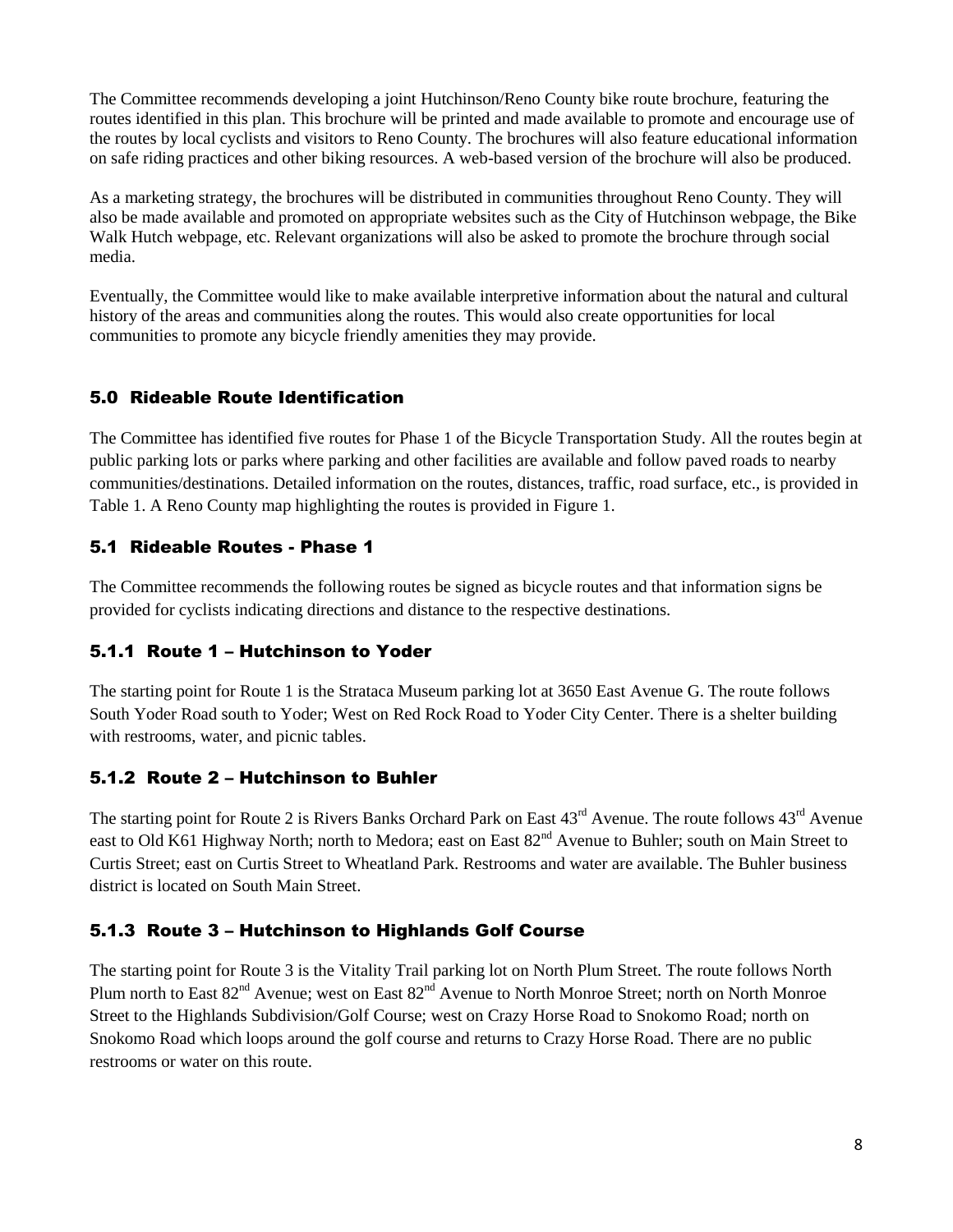## 5.1.4 Route 4 – Hutchinson to Nickerson

The starting point for Route 4 is Rice Park on North Hendricks Street. The route follows North Hendricks Street north to 82<sup>nd</sup> Avenue; west on 82<sup>nd</sup> Avenue to Nickerson. Follow Avenue B west to Nickerson Street; south on Nickerson Street to Avenue A. Restrooms and water are available at the Kwik Shop.

## 5.1.5 Route 5 – South Hutchinson to Partridge

The starting point for Route 5 is Voss Park in South Hutchinson. The route follows South Main Street to Highway K-96; south on K-96 Highway to West Trail West Road; west on West Trail West Road to Partridge. There are no public restrooms or water on this route. The Partridge Café may be open.

## 5.2 Rideable Routes – Phase 2

The Committee envisions the five routes listed above to be the foundation of a county wide bicycle network that can be expanded in the future. The Phase 1 routes can be extended in future phases to provide connections to other communities and destinations in the county.

Enhancements to designated bike routes, such as paved shoulders, dedicated bike lanes, share the road signs, and other facilities should be considered whenever improvements to roadways are being planned by the County.

## 6.0 Funding

The Committee has researched potential sources of funding for development of county bicycle routes and facilities. Potential funding sources in the form of grants are presented in Appendix A. Potential fundraising ideas are presented in Appendix B.

Once the study is accepted, these potential funding sources can be actively pursued. It may be possible to utilize some of the funding ideas to prepare and print additional materials to promote the county bicycle network and to help purchase and install bike route signs.

# 7.0 Study Recommendations

In summary, the Committee recommends the following actions be implemented in Phase 1of the study.

- The five routes identified in this study should be designated as Rideable Bike Routes.
- Bike route signs and/or share the road signs should be installed on the routes.
- Signs providing information for bicyclists such as directions to destinations, distances, points of interest, and facilities should also be installed.
- Printed materials such as maps, route information, safety guidelines, etc., shall be prepared and distributed throughout the county.
- An educational campaign should be launched to inform cyclists and motorists about bicycling-related laws and how to safely share the road.
- Coordination with either existing or planned bicycle facilities in other Reno county communities should be initiated.
- Activities and events promoting bicycle riding should be planned. (Activities such as the Hutchinson Vitality Teams' Second Saturday Cyclists group rides and the Annual Sand Plum Ride are good examples.)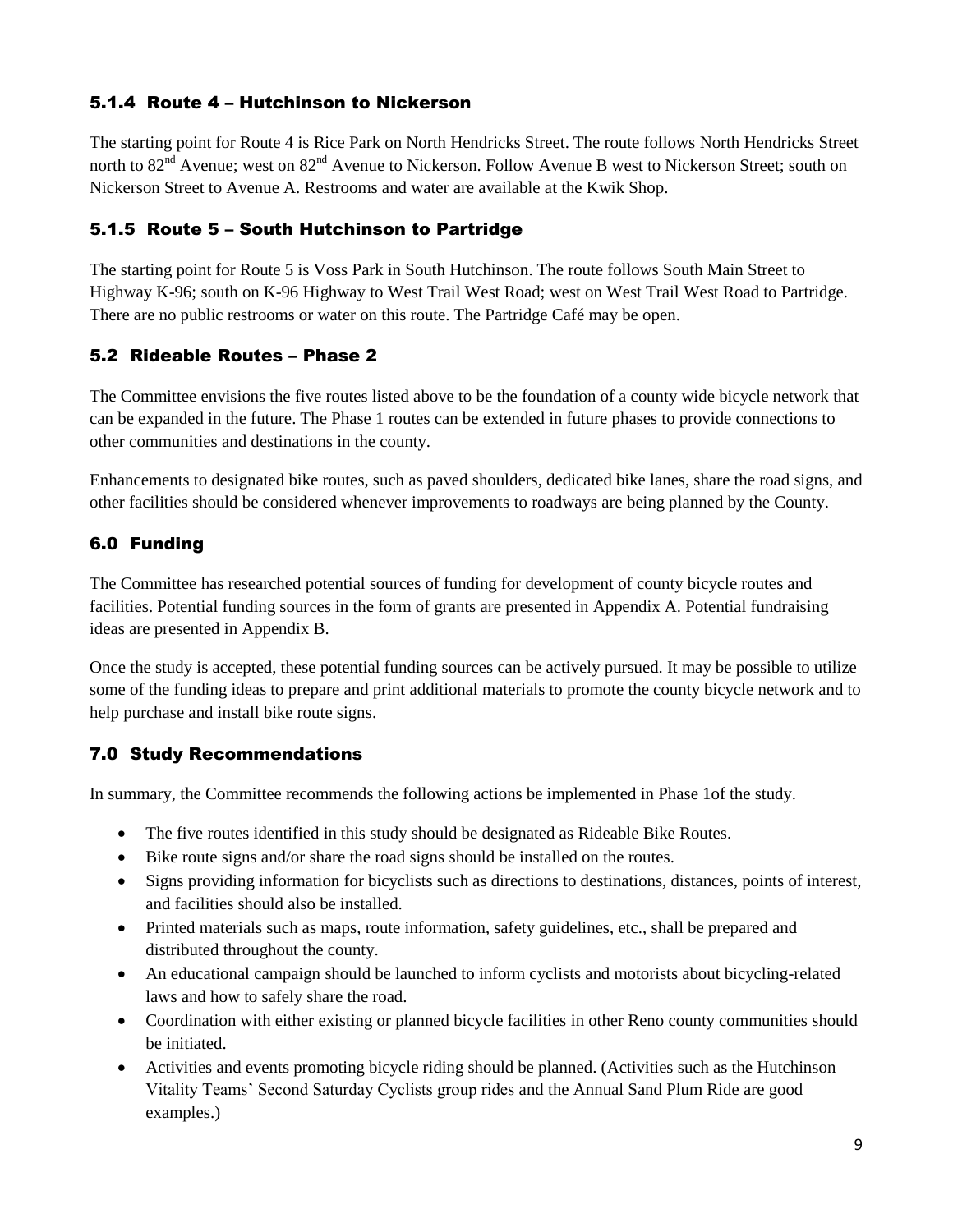Access to this study, route maps, route descriptions and associated material should be made available on the Reno County web site and coordinated with other related local, state, regional and national bike info web sites. (The Allen County web site is a great example.)

In addition, the Committee proposes the following actions as a path forward for subsequent phases of the study.

- An organized body of citizens should be established to remain involved in the Reno County bicycle network planning process.
- Reno County Subdivision Regulations should be written to require 10' bike/pedestrian easements for future expansion of a city's bike/pedestrian trail system. The dedication of additional road right-of-way should be a requirement of any subdivision plat along a dedicated bike route. This will allow for the possibility of expansion of an existing bike route to a bike lane designation.
- The potential sources of funding identified in this study should be pursued in order to expand and improve the bicycle network.
- Extensions to the five routes identified in this study should be considered and additional routes should be identified.
- An effort should be made to have Reno County recognized as a bicycle friendly community by the League of American Bicyclists
- Routing of RCAT buses should factor-in stops at bicycle trail heads.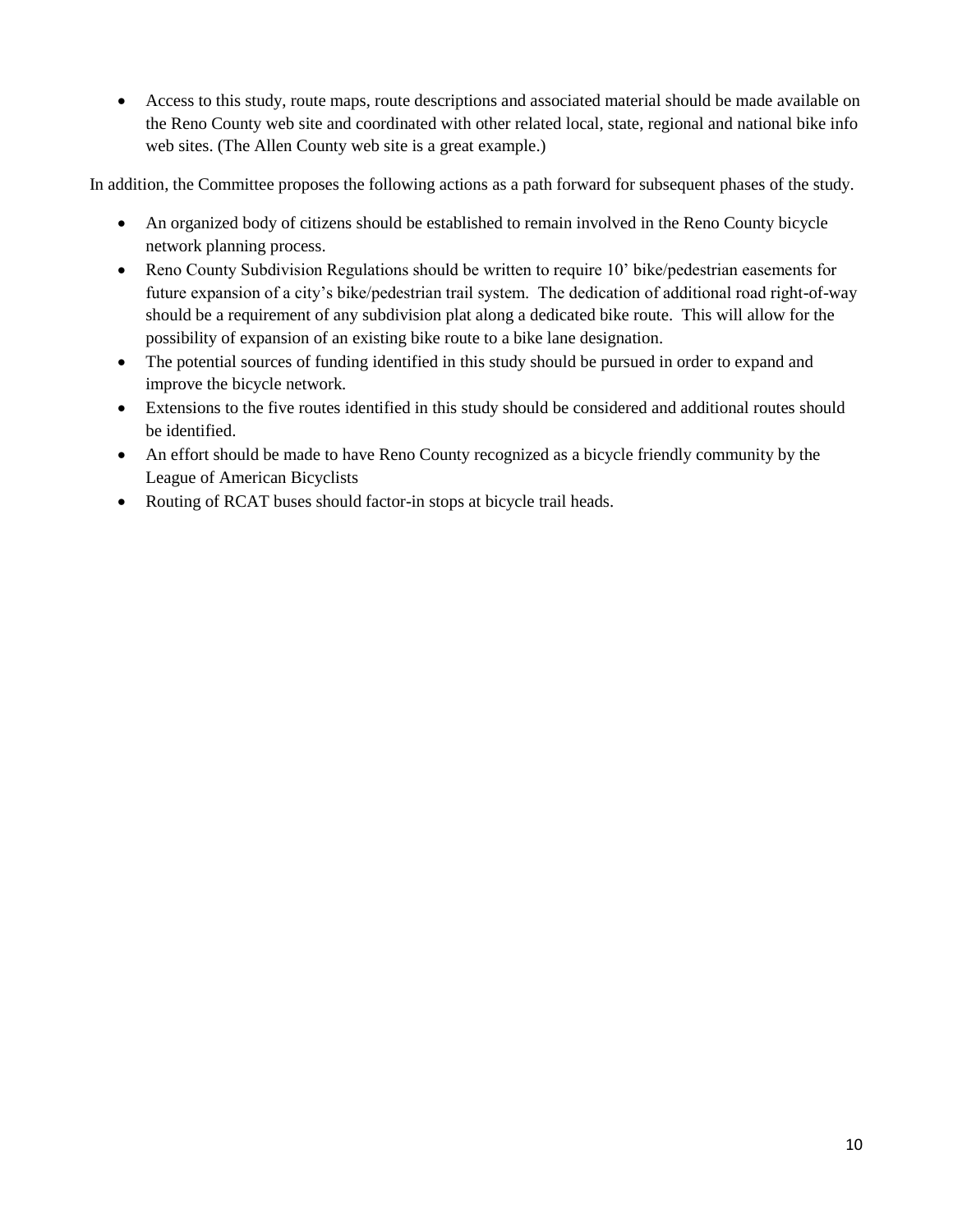# Table 1 – Phase 1 Reno County Rideable Bike Route Descriptions

|         | <b>ROUTE</b>     | <b>SEGMENT</b>                                   | <b>DIST</b>       | <b>SURFACE</b> | SHOULDER/BIKE LANE?     | <b>TRAFFIC</b> | SIGNS?         |
|---------|------------------|--------------------------------------------------|-------------------|----------------|-------------------------|----------------|----------------|
| Route 1 | Hutchinson       | Start - Strataca Museum Parking Lot              |                   |                |                         |                |                |
|         | to Yoder         | South on Yoder Road to Yoder                     | 7.0 <sub>mi</sub> | Good           | Good shoulder           | Heavy          | N <sub>0</sub> |
|         |                  | West on Red Rock Road to Yoder city center       | $0.2$ mi          | Good           | <b>No</b>               | Light          | N <sub>0</sub> |
| Route 2 | Hutchinson       | Start - Rivers Banks Orchard Park                |                   |                |                         |                |                |
|         | to Buhler        | East on 43rd Ave to Old K61 Highway North        | 0.3 <sub>mi</sub> | Good           | <b>No</b>               | Light          | N <sub>0</sub> |
|         |                  | Old K61 Highway North to Medora                  | 3.7 <sub>mi</sub> | Good           | Good shoulder           | Light          | Yes            |
|         |                  | East on 82nd Ave to Main Street in Buhler        | 4.6 mi            | Good           | <b>No</b>               | Heavy          | N <sub>0</sub> |
|         |                  | South on Main Street to Curtis Street            | 0.6 <sub>mi</sub> | Good           | <b>No</b>               | Moderate       | N <sub>0</sub> |
|         |                  | East on Curtis Street to Wheatland Park          | $0.2$ mi          | Good           | <b>No</b>               | Light          | N <sub>0</sub> |
| Route 3 | Hutchinson       | Start - Vitality Trail parking lot on North Plum |                   |                |                         |                |                |
|         | to Highlands     | Plum Street north to 82nd Ave                    | 3.3 <sub>mi</sub> | Good           | Bike Lane/Good shoulder | Moderate       | N <sub>o</sub> |
|         |                  | 82nd Ave west to Monroe St                       | 1.0 <sub>m</sub>  | Good           | <b>No</b>               | Moderate       | N <sub>0</sub> |
|         |                  | Monroe St north to Highlands                     | $1.2 \text{ mi}$  | Good           | <b>No</b>               | Moderate       | N <sub>0</sub> |
|         |                  | <b>Highlands Loop Road</b>                       | $3.2 \text{ mi}$  | Fair           | N <sub>0</sub>          | Light          | N <sub>0</sub> |
| Route 4 | Hutchinson       | Start - Rice Park                                |                   |                |                         |                |                |
|         | to Nickerson     | Hendricks Street north to East 82nd Ave          | 4.8 mi            | Good           | <b>No</b>               | Moderate       | N <sub>0</sub> |
|         |                  | West on East 82nd Ave to Nickerson               | 6.5 mi            | Good           | <b>No</b>               | Moderate       | N <sub>0</sub> |
|         |                  | West on Ave B to Nickerson Street                | 0.5 <sub>mi</sub> | Good           | <b>No</b>               | Moderate       | No             |
|         |                  | South on Nickerson Street to Ave A               | $0.2$ mi          | Good           | <b>No</b>               | Moderate       | N <sub>0</sub> |
| Route 5 | South Hutchinson | Start - Voss Park, South Hutchinson              |                   |                |                         |                |                |
|         | to Partridge     | K96 Highway south to West Trail West Road        | 4.0 mi            | Good           | Good shoulder           | Heavy          | N <sub>o</sub> |
|         |                  | West on West Trail West Road to Partridge        | 8.3 mi            | Good           | <b>No</b>               | Light          | N <sub>0</sub> |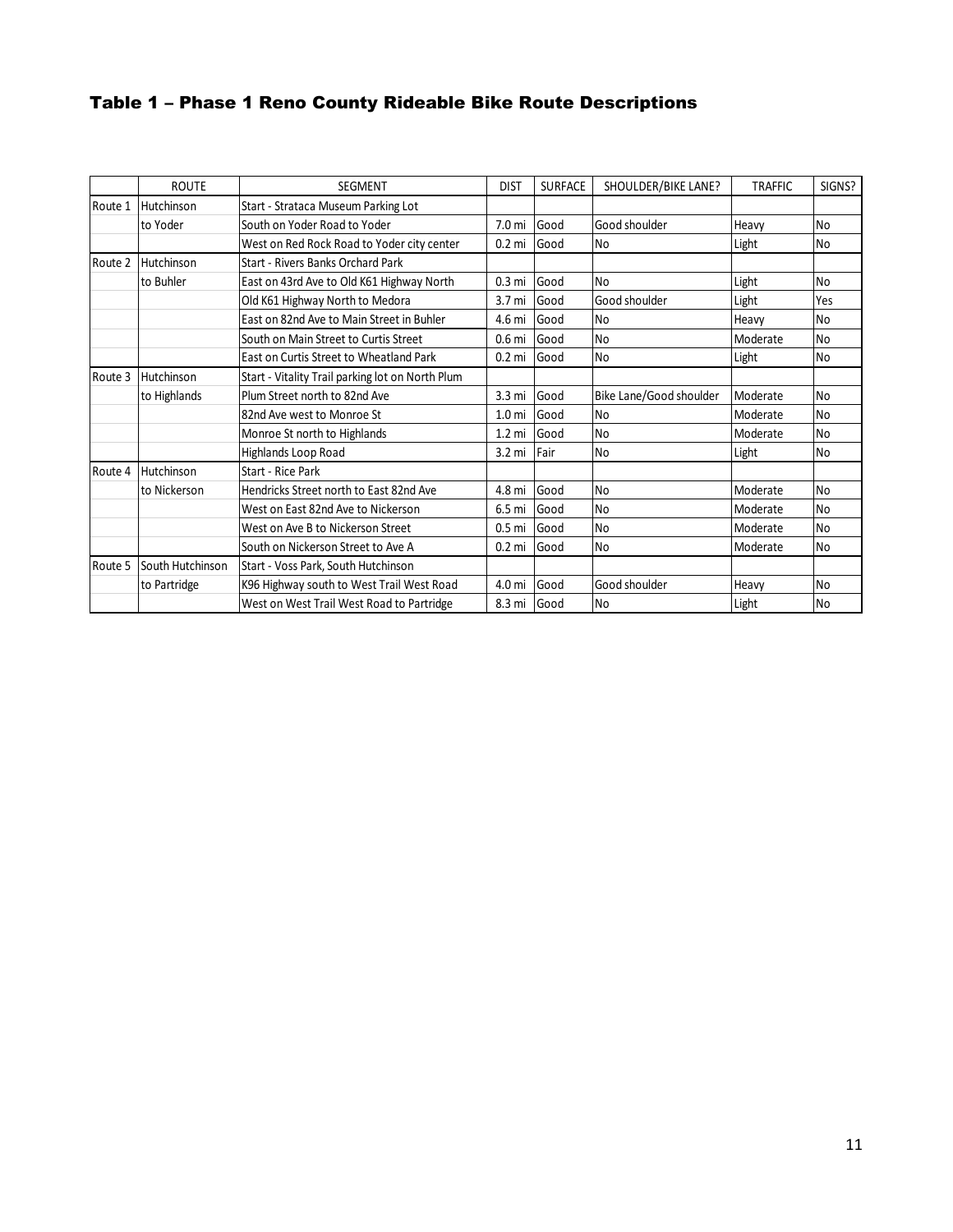

Figure 1 –Map of Reno County Rideable Bike Routes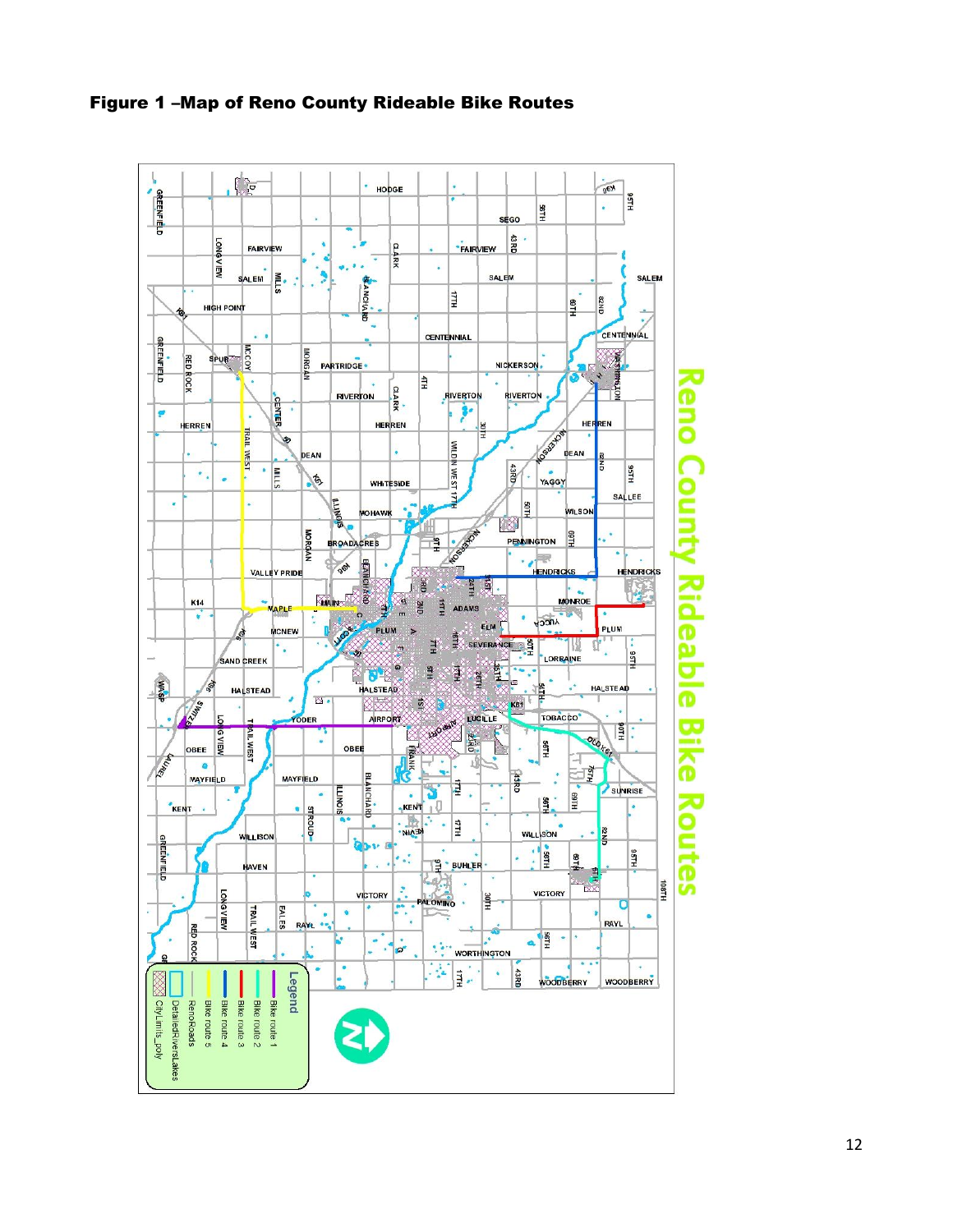## APPENDIX A – Potential Funding Sources

#### **REGIONAL GRANTS**

#### **Hutchinson Community Foundation Friends of the Trail Fund**

#### *What it Funds*

Trail plans, amenities, signage, Bike to Work Day, and other projects that build active living culture and facilities.

*Application Process* No application. Presentation of request to Vitality Team through Hutchinson Recreation Commission. (Process may change in 2016.)

*Contact* Kari Mailloux[, kari@hutchcf.org,](mailto:kari@hutchcf.org) 620-663-5293

#### **Hutchinson Community Foundation Fund for Hutchinson**

#### *What it Funds*

Truly transforming Reno County, the Fund for Hutchinson is the unrestricted grantmaking fund that allows Hutchinson Community Foundation to address the ever-changing needs of the community. The application process represents the one time of year that the Foundation representatives—board members, community representatives, and staff—hear directly from the community about innovative solutions and critical needs in our communities and select programs to support as they move forward with their work. Some of the grants are small but mighty, while others are large and far-reaching. Each, though, represents an innovative approach or collaboration, a new efficiency for an established organization, a critical need that requires "just in time" funding, or an opportunity that needs just that bit of local support to leverage great resources for our community.

#### *Application Process*

An annual cycle: RFP released in May, Letter of Inquiry deadline around August 1, grant awards in mid-November.

*Contact* Kari Mailloux[, kari@hutchcf.org,](mailto:kari@hutchcf.org) 620-663-5293

*More Information* www.hutchcf.org

#### **Hutchinson Regional Medical System Foundation**

#### *What it Funds*

Its mission is to enhance the quality of life through integrated healthcare. Its vision is to become the leading wellness-focused medical center through collaboration, efficiency and outcomes.

*Application Process* No formal grantmaking at this time. *Contact* Tom Borrego, [foundation@hutchregional.com,](mailto:foundation@hutchregional.com) 620-665-2022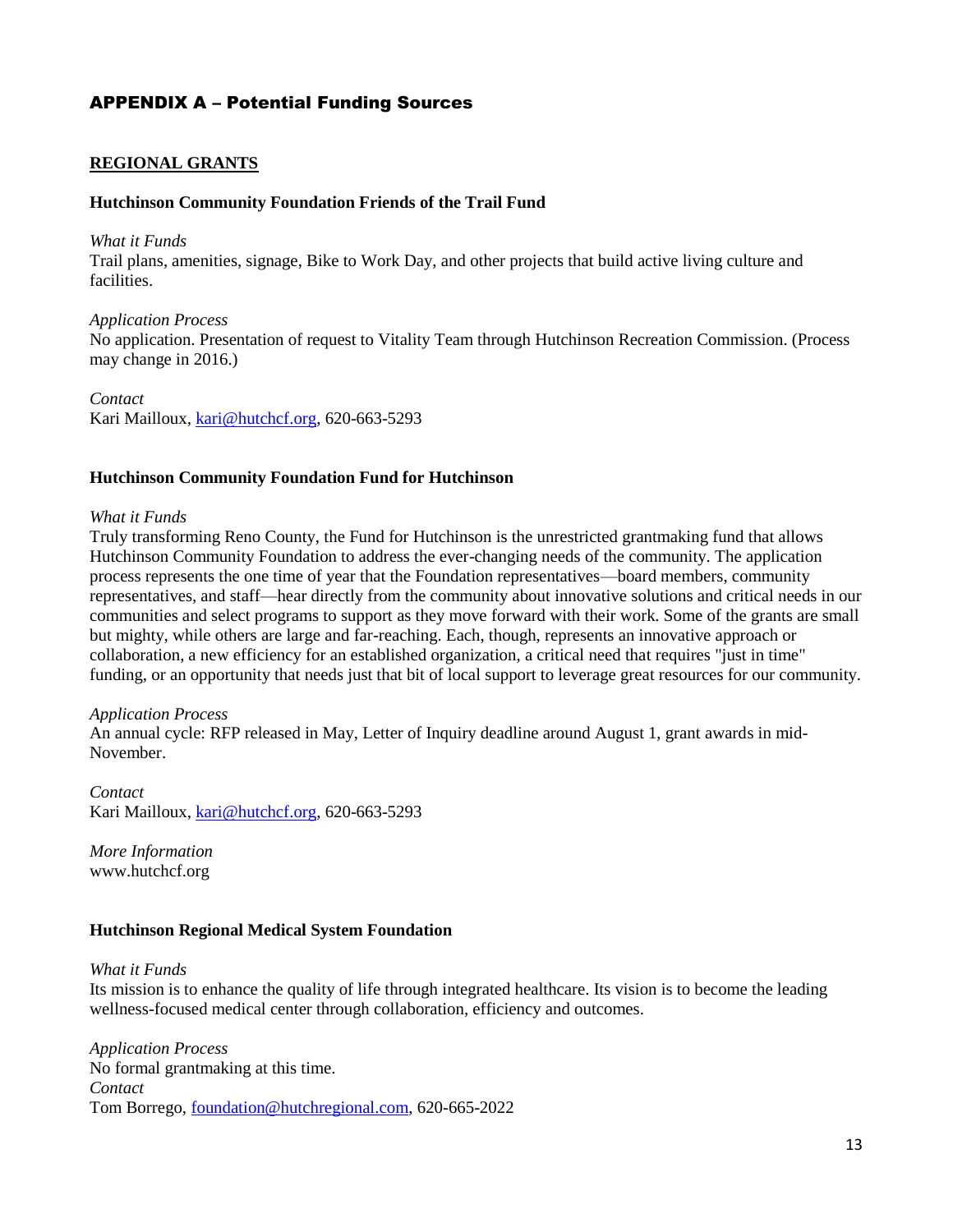*More Information* www.hutchregional.com/pro\_foundation.aspx

### **Justice Foundation**

*What it Funds* Community improvement projects.

## *Application Process*

Communication with Hutchinson Community Foundation president Aubrey Patterson about taking a request to the Advisory Committee. A formal letter with the request will likely be required.

### *Contact*

Aubrey Abbott Patterson, [aubrey@hutchcf.org,](mailto:aubrey@hutchcf.org) 620-663-5293

## **Kansas Health Foundation Recognition Grant**

### *What it Funds*

Meaningful and charitable projects that fit within the Foundation's mission of improving the health of all Kansans. The Foundation also seeks to support initiatives that focus on promoting policy, systems and environmental (PSE) transformations that support health. PSE initiatives that affect all aspects of health, including social factors that contribute to a healthy population may be considered. Funding may be used to support the following activities of the proposed initiative: strategic communication, coalition building, and data collection used to inform or support an initiative or non-lobbying advocacy actions. Recognition Grants can be up to \$25,000 per organization. Using a competitive process the Foundation will award as much as \$2 million annually.

*Application Process* Application deadlines are March 15 and September 15 each year.

*Contact* Chan Brown, chrown@khf.org, 316-491-8450

*More Information* www.kansashealth.org/recognitiongrants

## **Mike & Heather Neuway Legacy Fund**

*What it Funds* Community improvement projects related to active living.

*Application Process*

No formal process. Contact Aubrey Patterson at Hutchinson Community Foundation or Justin Combs at the City of Hutchinson.

*Contact* Aubrey Abbott Patterson, [aubrey@hutchcf.org,](mailto:aubrey@hutchcf.org) 620-663-5293 Justin Combs, [Justin.combs@hutchgov.com,](mailto:Justin.combs@hutchgov.com) 620-694-1900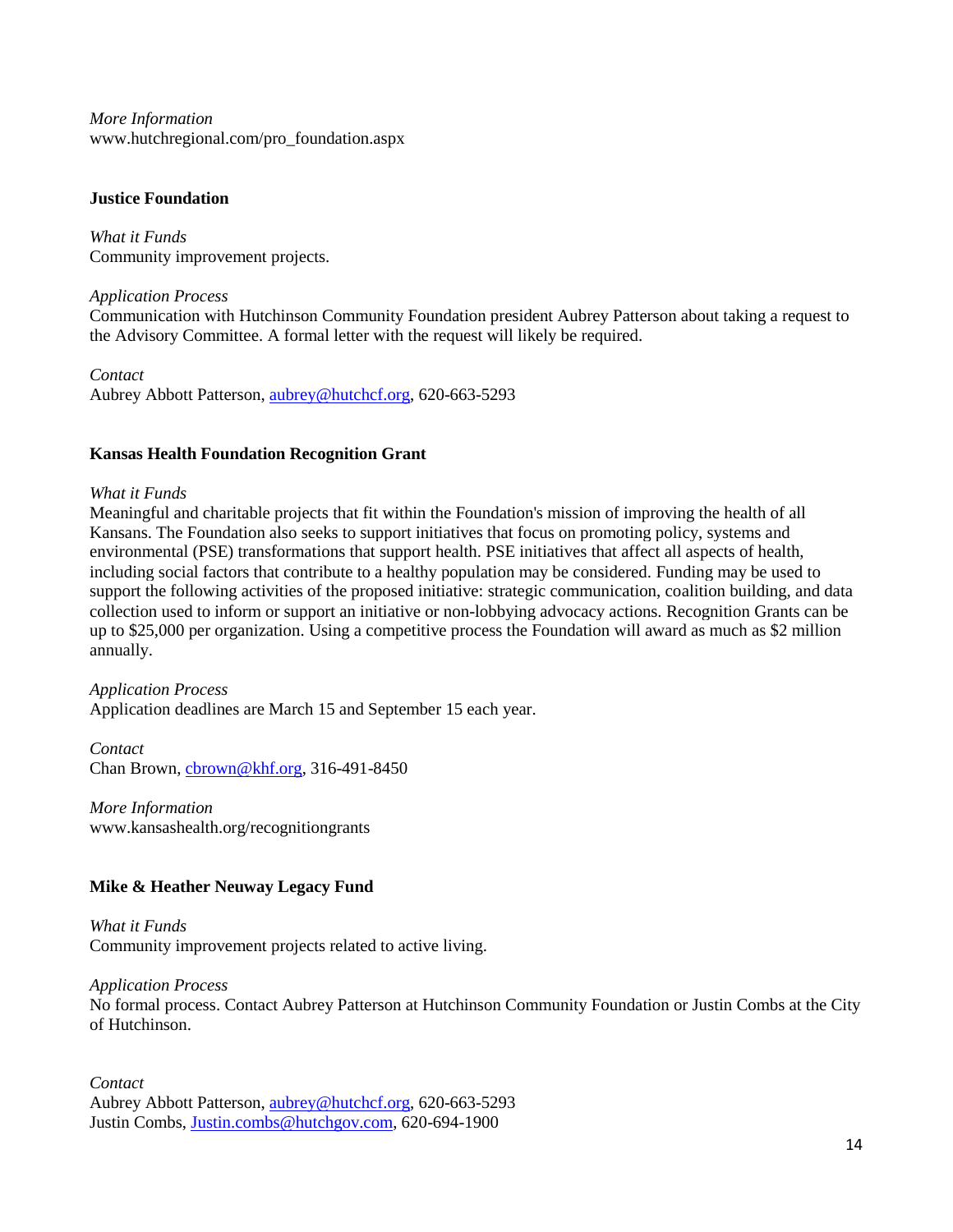### **Sunflower Foundation**

#### *What it Funds*

The Sunflower Foundation's people and programs are focused on helping grantees achieve their goals of creating healthier Kansans. Our program areas reflect our commitment to be responsive to the needs of organizations doing work in Kansas. These programs help communities develop infrastructure to encourage their residents to become more physically active; help support the state's health care safety net; help build capacity for health advocates; and help support efforts to enact policies that create an environment for healthier behaviors.

Healthy Living & Active Communities: The current Sunflower Trails program recognizes that the built environment can have a powerful impact on creating opportunities for Kansans to be physically active. The foundation partners with local community members to create safe places to bike, walk and enjoy nature.

Health Care: The Integrated Care Initiative helps bridge the gap between primary care and behavioral health care. Closing this gap is an important step in our commitment to help health care providers expand access to care and strengthen the safety net in Kansas. One example of responding to a need was a program that recognized challenges safety net providers had with increased demand for services. Our Bridge Grant program, which ended in 2012, provided critical support for new and expanding services for medical, behavioral and dental care in community health clinics, mental health centers and public health departments.

Advocacy & Policy: We also recognize the incredible impact that local advocates have on the health of Kansans. Our Sunflower Advocacy program invests in strengthening the skills of those who are doing front-line work to advocate for appropriate and effective policies on behalf of their organizations and those they serve.

#### *Application Process*

Successful applications include: a good idea, knowledge of the underlying problem or issue to be addressed, sound strategies based on available science of what is effective or what has potential to be effective (it's okay to take a risk and try a new strategy if you have researched your idea fully), the ability to implement and carry out the project, lasting value and impact after the grant ends, how the project will contribute to improving health on an ongoing basis, and the match of the project to the foundation's interest areas and the Request For Proposal (RFP). Always check RFP criteria to learn exactly what the foundation is seeking for each funding opportunity.

What Sunflower does not fund: ongoing general operating expenses or existing deficits; endowments; fundraising events; individual medical care; medical equipment; direct support of individuals; political campaigns; organizations that practice discrimination.

Outcomes: Assessing impact is a challenging task that varies from grant to grant. Planning often is the most important step in achieving optimum results. That is why a logic model is a required step with every application. This tool helps applicants identify project goals, strategies and desired outcomes. .Not every grant is designed to create long-term social change—some grants provide information or awareness of issues, some grants increase the capacity of systems and organizations and some grants help find solutions (in practice or policy) for health issues Kansans face.

### *Contact* Healthy Living & Active Communities: Elizabeth Stewart, [estewart@sunflowerfoundation.org,](mailto:estewart@sunflowerfoundation.org) 785-232-3000, ext. 112

Advocacy & Policy: Alisa Browning, [abrowning@sunflowerfoundation.org,](mailto:abrowning@sunflowerfoundation.org) 785-232-3000, ext. 107

*More Information* [www.sunflowerfoundation.org](http://www.sunflowerfoundation.org/)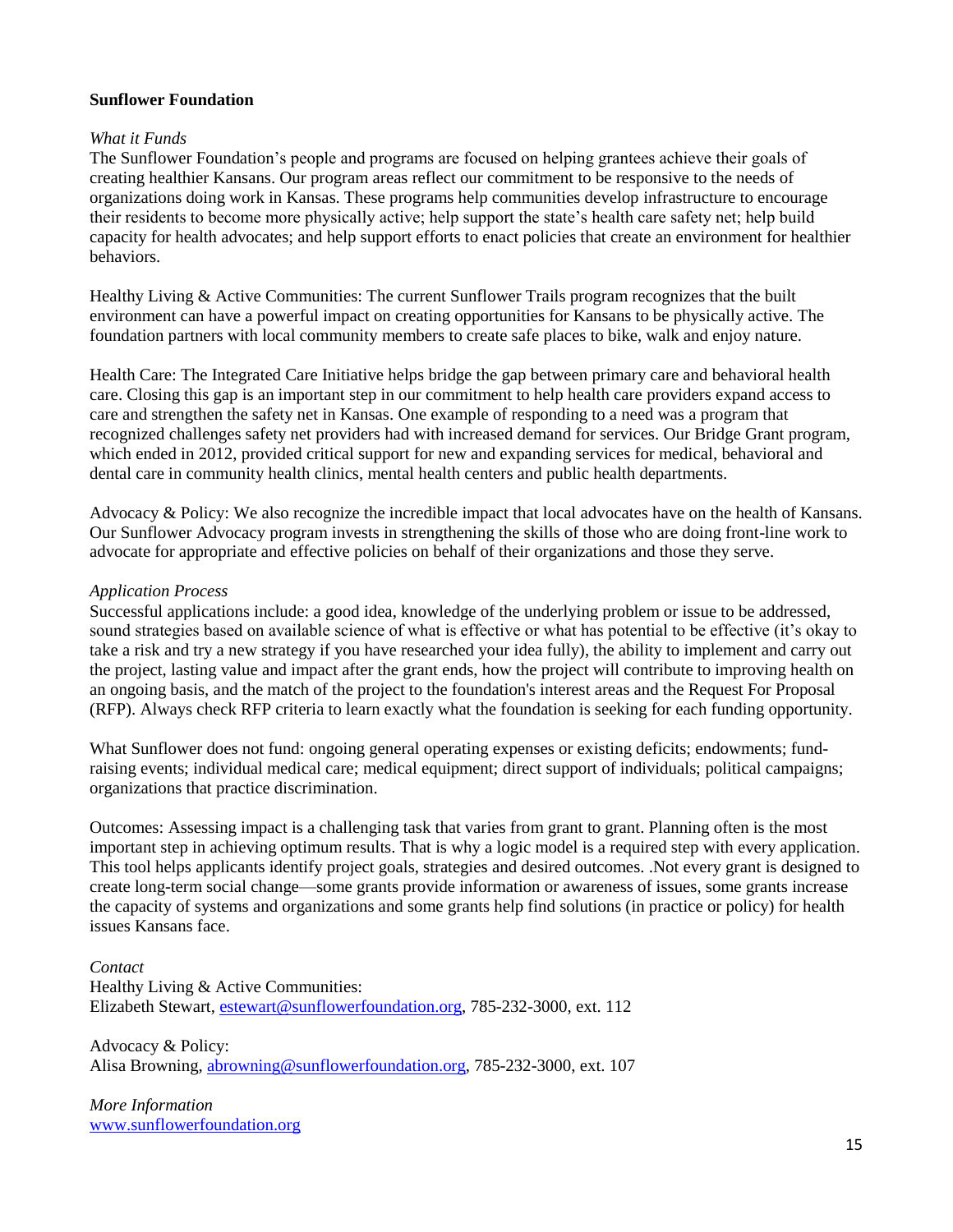## **United Methodist Health Ministry Fund**

### *What it Funds*

Grants can be awarded only to 501(c) (3) organizations or governmental entities. Grants shall be made only for support of projects which provide services or benefits to persons or organizations in the State of Kansas. The overall goal of each grant is "Healthy Kansans". Their strategic areas of focus change from time to time.

### *Application Process*

Contact them first to determine if the project is a potential candidate for funding. If potential for funding exists, you will receive authorization and instructions for completing a simple online grant application.

*Contact* Katie Ross, [kross@healthfund.org,](mailto:kross@healthfund.org) 620-662-8586

*More Information* [www.healthfund.org](http://www.healthfund.org/)

## **NATIONAL GRANTS**

## **Congestion Mitigation and Air Quality Improvement Program (CMAQ)**

#### *What it Funds*

Transportation projects to improve air quality and reduce traffic congestion in areas that do not meet air quality standards. Special awards are made for Transportation Planning Excellence, Environmental Excellence, Exemplary Ecosystem Initiatives, Exemplary Human Environment Initiatives and excellence in Right-of-Way Awards. Specifically mentioned are non-recreational bicycle transportation and pedestrian improvements that provide a reduction in single occupant vehicle travel.

*Contact* [emily.biondi@dot.gov](mailto:emily.biondi@dot.gov)

*More Information* [http://www.fhwa.dot.gov/environment/air\\_quality/cmaq/](http://www.fhwa.dot.gov/environment/air_quality/cmaq/)

### **Highway Safety Improvement Program (HSIP)**

### *What it Funds*

Any strategy, activity or project on a public road that is consistent with the data-driven State Strategic Highway Safety Plan and corrects or improves a hazardous road location or feature or addresses a highway safety program. MAP-21 continues the Highway Safety Improvement Program (HSIP) to achieve a significant reduction in traffic fatalities and serious injuries on all public roads, including non-State-owned public roads and roads on tribal lands. The HSIP requires a data-driven, strategic approach to improving highway safety on all public roads that focuses on performance.

*Contact* Kansas.FHWA@dot.gov, 785-273-2600

*More Information* http://safety.fhwa.dot.gov/hsip/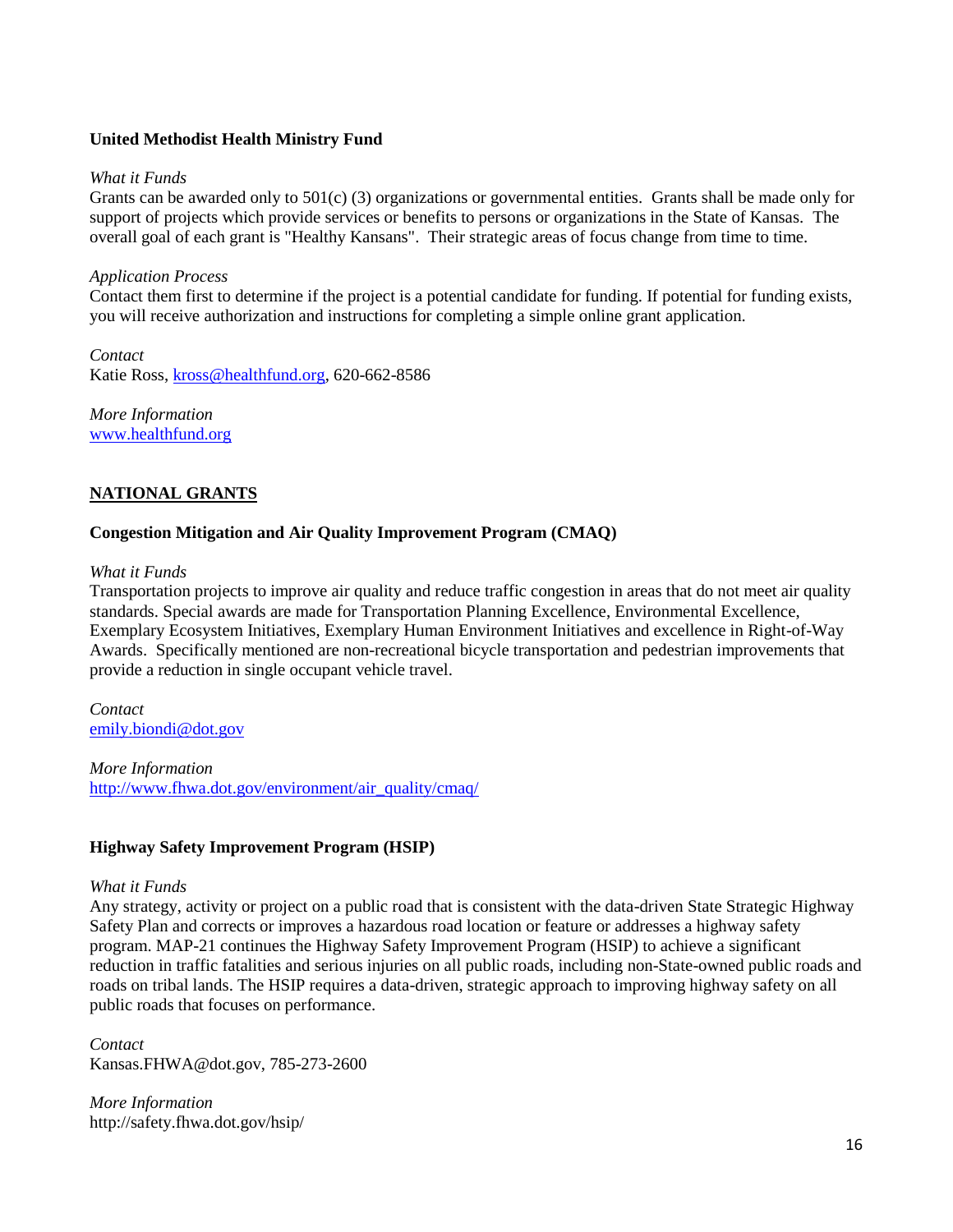#### **People for Bikes**

#### *What it Funds*

The PeopleForBikes Community Grant Program provides funding for important and influential projects that leverage federal funding and build momentum for bicycling in communities across the U.S. These projects include bike paths and rail trails, as well as mountain bike trails, bike parks, BMX facilities, and large-scale bicycle advocacy initiatives. PeopleForBikes accepts grant applications from non-profit organizations with a focus on bicycling, active transportation, or community development, from city or county agencies or departments, and from state or federal agencies working locally. PeopleForBikes only funds projects in the United States. PeopleForBikes accepts requests for funding of up to \$10,000. We do not require a specific percentage match, but we do look at leverage and funding partnerships very carefully. We will not consider grant requests in which our funding would amount to 50% or more of the project budget.

Requests must support a specific project or program; we do not grant funds for general operating costs. PeopleForBikes focuses most grant funds on bicycle infrastructure projects such as: Bike paths, lanes, trails, and bridges; Mountain bike facilities; Bike parks and pump tracks; BMX facilities; End-of-trip facilities such as bike racks, bike parking, and bike storage. We also fund some advocacy projects, such as: Programs that transform city streets, such as Ciclovías or Open Streets Days; Initiatives designed to increase ridership or the investment in bicycle infrastructure. PeopleForBikes will fund engineering and design work, construction costs including materials, labor, and equipment rental, and reasonable volunteer support costs. For advocacy projects, we will fund staffing that is directly related to accomplishing the goals of the initiative.

PeopleForBikes DOES NOT FUND: Feasibility studies, master plans, policy documents, or litigation; Signs, maps, and travel; Trailheads, information kiosks, benches, and restroom facilities; Parking lots for motorized vehicles; Bicycles, helmets, tools, and other accessories or equipment; Events, races, clinics/classes, or bicycle rodeos; Bike recycling, repair, or earn-a-bike programs; Education programs; General operating costs; Staff salaries, except where used to support a specific advocacy initiative; Rides and event sponsorships; Planning and retreats; Projects in which PeopleForBikes is the sole or primary funder.

### *Application Process*

PeopleForBikes generally holds 1-2 open grant cycles every year. Spring cycle letter of interest due January 30. Fall cycle letter of interest due July 31. PFB will request a full project application from a short list of qualified applicants. Invited organizations will receive access to the online application. The Grant Committee will evaluate each application based on the following criteria: 1) Project quality - project scope, applicant's ability to complete project successfully, resources available, alignment between community need and project response, thoughtfulness in location and purpose; 2) Benefits to the community - population(s) reached, reason and methods for picking this project at this time, potential to increase ridership; 3) Measurement and evaluation measurement methodology, applicant's ability to conduct measurement; 4) Community support and partnerships - reasons for project prioritization, capacity to make the project a success, community, business, and leadership engagement; 5) Role of PeopleForBikes funding - ability of our funds to make a difference, match or leverage of PFB funds; 6) Diversity - geographic, project type, size of community.

#### *More Information*

www.peopleforbikes.org/pages/community-grants

### **Surface Transportation Program (STP)**

#### *What it Funds*

The Surface Transportation Program (STP) provides flexible funding that may be used by States and localities for projects to preserve and improve the conditions and performance on any Federal-aid highway, bridge and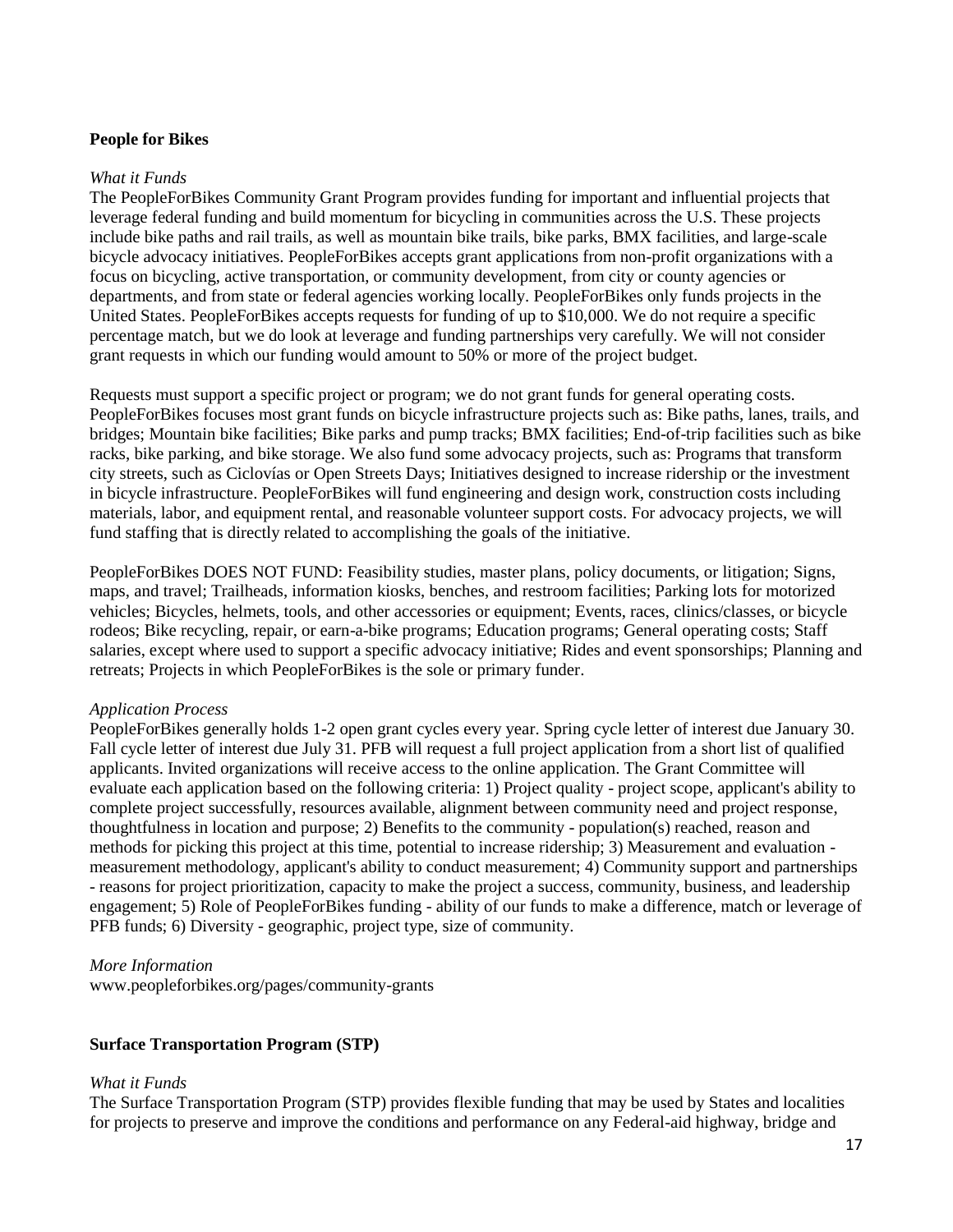tunnel projects on any pubic road, pedestrian and bicycle infrastructure, and transit capital projects, including intercity bus terminals.

## *Application Process*

There is no statewide call for projects. This is general federal funding for programs. Reno County does not fall under MARC (Mid America Regional Council) nor WAMPO (Wichita Area). Distribution goes through Bureau of Local Projects, so need to work with municipalities to get funding allocated to them.

## *Contact*

David Bartz, Office of Program Administration, 512-536-5906 Mike Spadafore, Kansas Transportation Planner, mspadafore@ksdot.org 785-296-7448

*More Information* www.fhwa.dot.gov/specialfunding/stp/

## **Transportation Alternatives Program (Formerly, Transportation Enhancements)**

## *What it Funds*

The Moving Ahead for Progress in the 21st Century Act (MAP-21) authorized the Transportation Alternatives Program (TAP) to provide funding for programs and projects defined as transportation alternatives, including on- and off-road pedestrian and bicycle facilities, infrastructure projects for improving non-driver access to public transportation and enhanced mobility, community improvement activities, and environmental mitigation; recreational trail projects; safe routes to school projects; and projects for planning, designing, or constructing boulevards and other roadways largely in the right-of-way of former divided highways.

## *Application Process*

There are normally two calls each year for projects, however there was no Spring 2015 call. On September 10, 2015 there will be a workshop to go over the whole process. There will be two months to work up a proposal. We will receive information from state contact.

*Contact* [bikeped@ksdot.org](mailto:bikeped@ksdot.org)

Transportation Planner & Bicycle & Pedestrian Coordinator Mike Spadafore, mspadafore@ksdot.org, 785-596-7448

Federal FHWA TAP David LaRoche, david.laroche@dot.gov, 785-271-2448